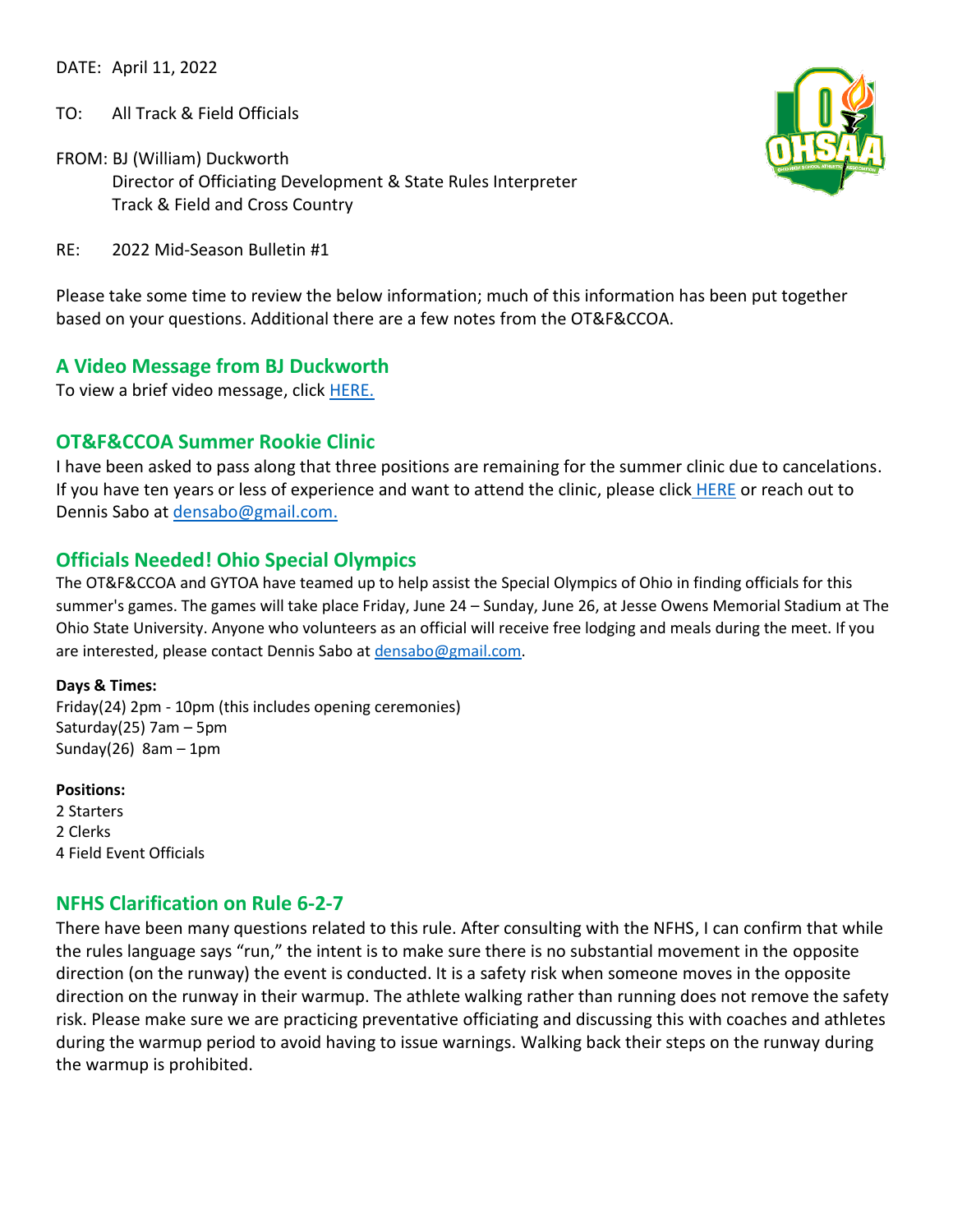## **Athletes Not Wanting to Jump Off for First Place**

Below please find three situations on how officials should handle jump-offs when one competitor decides not to participate. These situations can also be found in the FAQ document. Clic[k HERE](https://docs.google.com/document/d/16U2TOBj14DjNigKcl8K7lrSxGwNnlflBvwlBHzJHoGQ/edit) to view the FAQ document.

**Vaulters A and B both make 13'6" with no misses at any height during the competition. They both have three misses at 14'. The pole vault judge (after conferring with the head field judge or referee) announces that there will be a jump-off to determine first place.**

#### **Situation 1 - Vaulter A (after conferring with their coach) informs the judge that they will be withdrawing from the competition because of concerns about safety because the vaulter is exhausted or injured**

Vaulter A is withdrawing from the competition by not competing in the jump-off. Due to this, vaulter B will be awarded first place, and vaulter A will be awarded second. As only one competitor remains in the jump-off, no attempts need to be taken by vaulter B.

Note: If this situation involved three tied vaulters and vaulter A withdrew, a jump-off would be between B & C to determine first and second place. Third place would be awarded to vaulter A.

#### **Situation 2 - Vaulter B (after conferring with their coach) informs the judge that they will be withdrawing from the competition to save energy for other events to be contested**.

Same as above, if a vaulter decides (for any reason) not to compete in the jump-off, they are withdrawing from the competition and give up the first place position.

#### **Situation 3 - Both vaulters inform the judge that they wish to withdraw.**

The points for the first and second places should be added together and split equally between the two vaulters; they will share first place.

Note I: If three vaulters are all tied for first and two wish to withdraw, the vaulter who does not withdraw would receive first place. The points from second and third would be added together and split equally between the two athletes; they would share second place.

Note II: If three vaulters are all tied for first place and all wish to withdraw, the points for first, second, and third will be added together and split equally between the three vaulters; they would all share first place.

**Instructions To Officials:** When a jump-off is to occur, the official (after confirming with the referee or head field judge) shall inform the athletes and coaches that a jump-off will occur. With the athletes and coaches together, the official should review the rules and the process that will be followed. The official SHOULD NOT ask the athletes or coaches if they want to participate. If, during or after explaining the jump-off process, one of the athletes or coaches announces they wish not to participate, the official would then apply the above rulings as appropriate.

**Note Relating to Tournament Competition:** If the above takes place at a district or regional tournament competition related to a tie for fourth place, the same process will be followed. However, as the jump-off is to determine qualification only, there would be no change in place or point distribution.

## **How Your Dues Work for You**

To learn more about how your officiating dues work for your, click [HERE.](https://www.ohsaa.org/Officiating/dues) To learn about the insurance provided to you as an official, click [HERE.](https://ohsaaweb.blob.core.windows.net/files/Officiating/forms/OfficialsBenefitSummary.pdf)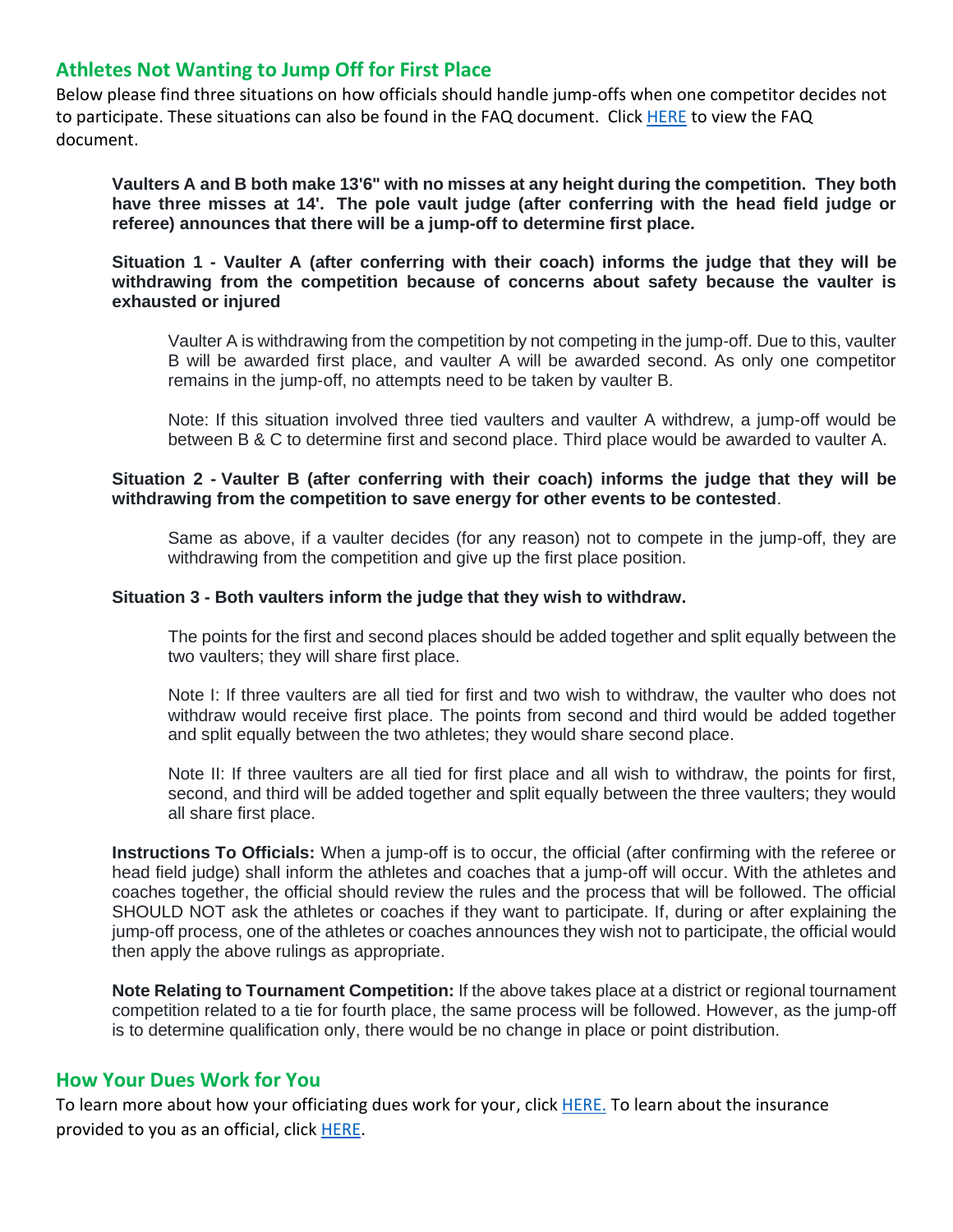# **What To Do When Events Are Canceled/Suspended After They Have Started**

It is not uncommon for weather to move in during a meet and force the postponement or cancellation of a field event.

If an event has started and is suspended due to weather or another issue out of the control of meet management, then in conjunction with the games committee, the referee will determine when and if the meet/event is safe to resume. Additionally, the referee and the games committee will decide on the amount of warmup time that shall be given before the competition resumes. Competition should resume at the point of interruption, and all performance up until that point of interruption will stand. The referee and games committee must follow the rules set forth by the NFHS and OHSAA related to weather safety. (NFHS Rule 3-2-5&6, 3-4, Appendix G & OHSAA Track Officials Manual)

If a field event has started and cannot be completed due to weather, damage to the venue, or another issue that is out of the control of the officials and/or meet management, the event should be treated as a non-contest; the event shall not be scored.

If the event has begun (the first trial of the first athlete has been taken), the event shall count as one of the four allowed (or three in middle school) for all athletes who checked into the event.

If the field event has not begun (warmups may have taken place, but no attempts have been made), the event shall not count as one of the four allowed (or three for middle school).

## **NFHS Pre-Season Editorial Changes**

On Friday, March 11, 2022, the NFHS announced several editorial changes to the 2022 NFHS Rule & Case Book. None of these changes modify anything about the rules; they are simply editorial changes due to confusion in their original wording.

To view a web version of these editorial changes, click [HERE.](https://www.nfhs.org/sports-resource-content/2022-track-field-rules-interpretations/) To view a PDF version of these editorial changes, click [HERE.](https://www.nfhs.org/media/5546445/2022-track-and-field-rules-interpretations-final-2.pdf)

## **Heat Safety**

The second half of the season can heat up fast, and I don't just mean the competition on the track. Please make sure you plan in advance for the weather, not just rain and lightning but also the heat. Make sure you take care of yourself by wearing sunscreen, drinking plenty of fluids before and during the meet, and wearing a head covering if needed. Keep an eye on your fellow officials; if you see someone in need of a break, more water, or exhibiting the signs of heat illness, please take action to get them what they need. Please click [HERE](https://www.ohsaa.org/heatillness) for more information on heat illness.

#### **Note About Game Reports**

I have been made aware that Microsoft Edge is the best internet application to be used when filing a game report. You may experience issues when using Safari, Google Chrome or other applications.

## **Officials Survey**

Many people have reached out with ideas related to how to make our sport better. To help me prioritize some of these ideas, please take five minutes to complete a quick survey. Click [HERE](https://docs.google.com/forms/d/e/1FAIpQLScyd8pmw-fQfkRDAdV-6UsstHOQXx7Kb0qRVZO6yh4C9vnqPg/viewform?usp=sf_link) to take the survey.